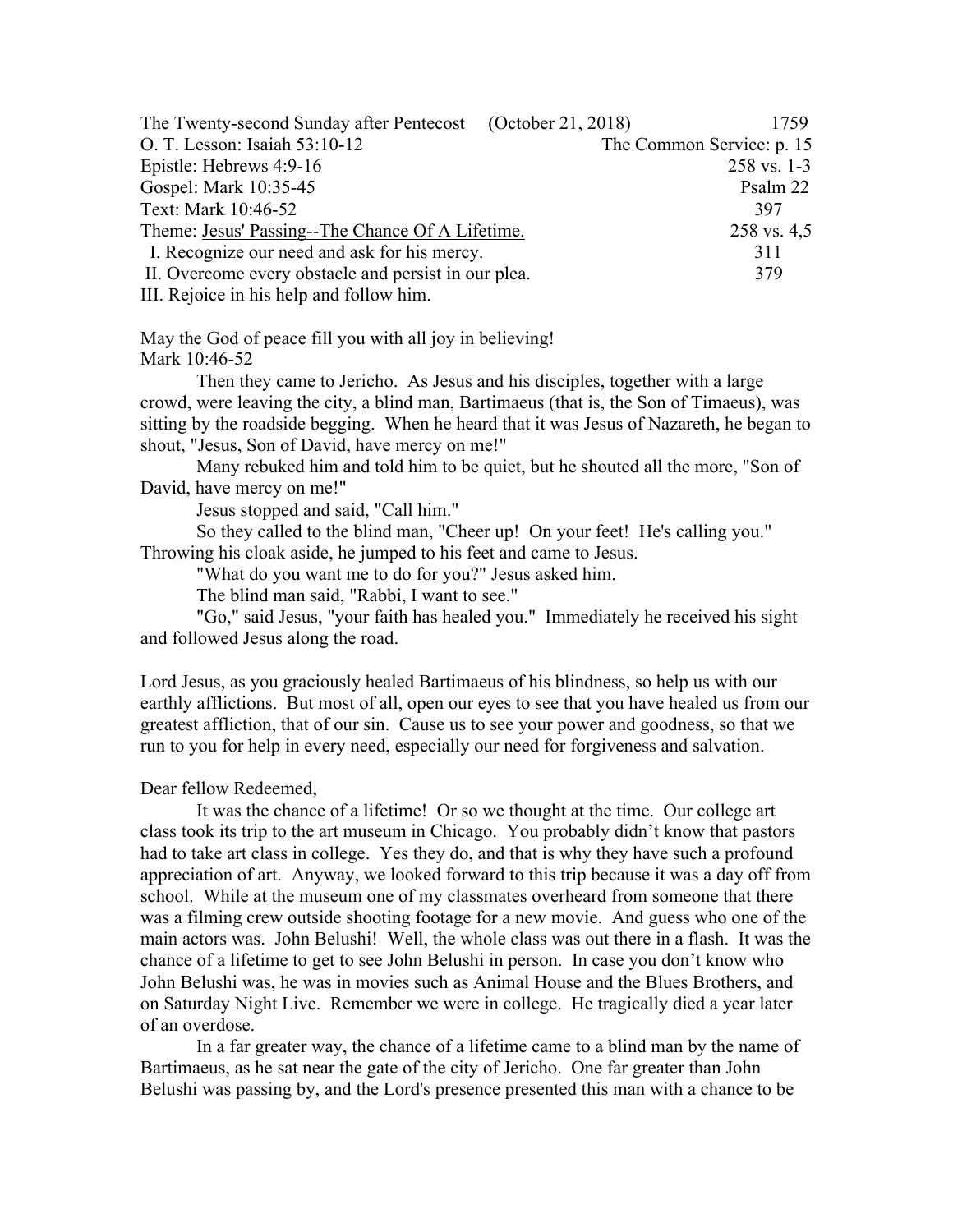cured of his blindness. What no doctor could do for this poor man, the Son of God could perform with a word.

The chance of a lifetime comes also to you and me today as Jesus passes by us in his word. When a congregation assembles together at church to hear Jesus' word, when the family assembles together for home devotions, when we read and study God's word privately, then the Lord is passing by, and this is a real opportunity for us, a real "chance of a lifetime."

Let us consider the theme: Jesus' Passing--The Chance Of A Lifetime. When our opportunity arrives, let us: Recognize our need and ask for his mercy; Overcome every obstacle and persist in our plea; and Rejoice in his help and follow him.

Being blind is a tremendous hardship in our day, but it was even more so in Jesus' day. Poor Bartimaeus had to resort to begging in order to obtain the necessities of life. He usually sat at the city gate where many people went in and out. As they noted his plight and heard his plea, at least some of them would be moved to help. One day, as he waited for some charitable soul to come along and give him a coin, he heard the shuffle of many feet and the murmur of many voices. When he inquired about the commotion, he was told that Jesus of Nazareth was passing by. Why, Bartimaeus had heard of him before. This was the Prophet who was supposed to come into the world--the longpromised Messiah. Of him it had been foretold by God's prophets that he would open the eyes of the blind. Perhaps those who shared their coins with Bartimaeus had also told him about Jesus, how he went about doing good, healing the sick, casting out devils, opening the ears of the deaf, raising the dead and performing all sorts of miracles of love. Immediately Bartimaeus recognized his "chance of a lifetime." He began to cry out, "Jesus, Son of David, have mercy on me." Bartimaeus had faith in Jesus as the Savior. He was not ashamed to recognize his need and ask for the Lord's mercy. He was not too proud to turn to Jesus for help.

Now, if we have only felt sorry for this poor blind man in his need, then we've missed the point of this account entirely. Physical blindness is but a picture of the spiritual blindness that has afflicted all people. The Bible frequently uses the picture of blindness to describe the lost and groping condition we were all in when we were born into this sinful world. Ask the person who has never been enlightened by the word of God where he comes from, what his purpose is here on earth, and where he is going in the future, and observing the blank look on his or her face you'll understand why God says that the minds of unbelievers are blinded, so that they cannot see the light of the gospel of the glory of Christ. They are walking about in darkness. The Bible says, "The man without the Spirit does not accept the things that come from the Spirit of God, for they are foolishness to him, and he cannot understand them because they are spiritually discerned."

Even after we've become the children of God through faith in Christ Jesus, the devil never stops trying to cause the scales of indifference and lukewarmness to form a cataract over our spiritual eyes so that we can no longer see clearly. Then God must say to us, "You say, `I am rich; I have acquired wealth and do not need a thing.' But you do not realize that you are wretched, pitiful, poor, blind and naked."

When Jesus passes by, therefore, let us recognize our need of him and his cleansing from the stain of sin. Don't let selfish pride and self-righteousness come between you and your chance of a lifetime. That proud, sinful part of us does not want us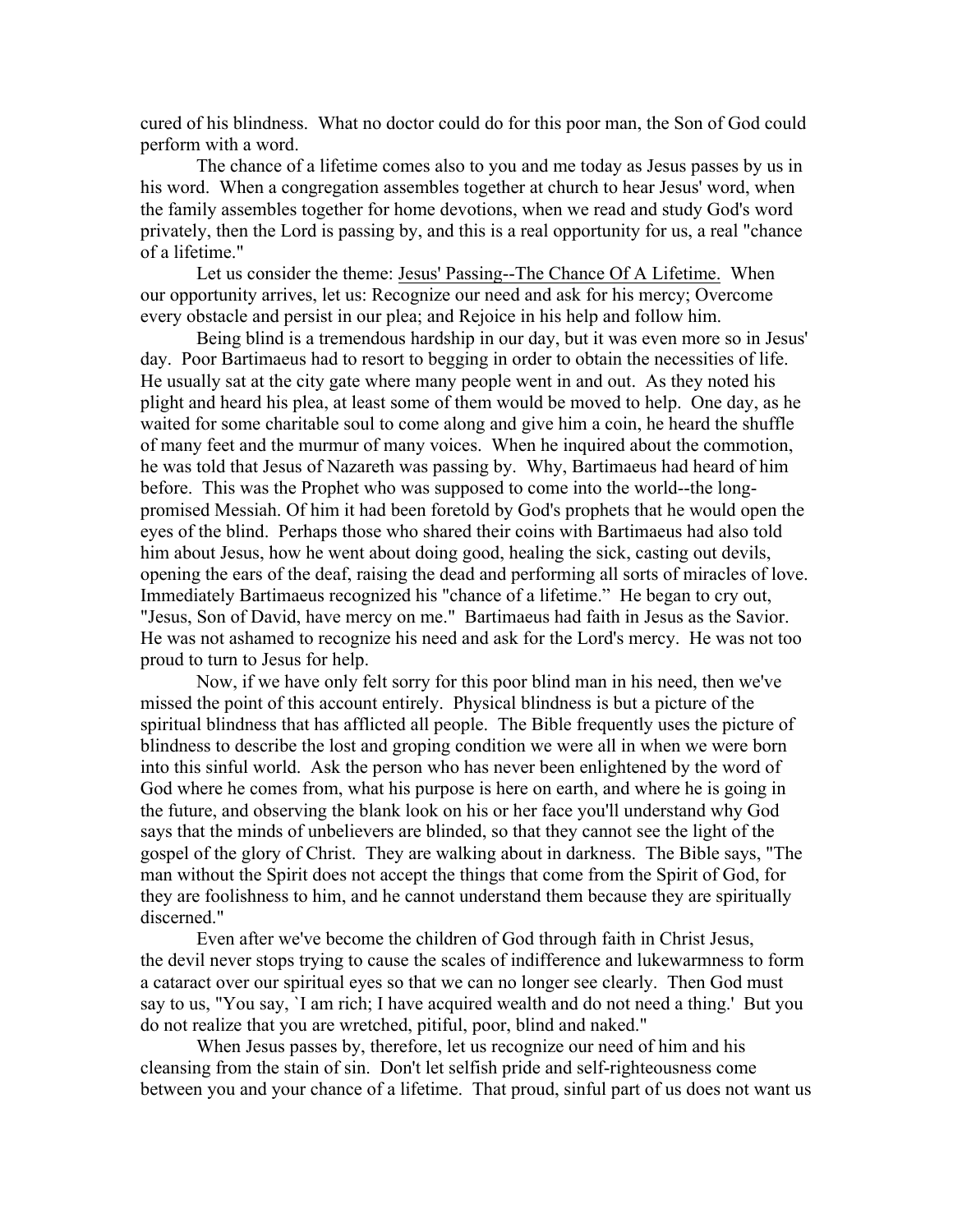to admit that we need help. But to let self-righteous pride rule in our lives would be an eternally dreadful mistake. No, rather, confessing our sins and our unworthiness, let us plead for help from our Savior. Recognizing our desperate need, let us cry out for his mercy, saying with the Psalmist, "Open my eyes that I may see wonderful things in your law."

Coming to Jesus isn't always easy. Bartimaeus found that out. When he raised his voice and cried to the Lord, the crowd told him to be still. "Many rebuked him and told him to be quiet." They didn't want to be bothered by what this rather ragged-looking beggar had to say. "Don't bother us. Leave us alone." That was their admonition to him. But did this stop Bartimaeus? We read: "But he shouted all the more, `Son of David, have mercy on me." He refused to be hindered by the discouragement of the crowd. He would not take the chance that Jesus might pass by again another time. Jesus was there now, and no obstacles were going to stand in his way. This was an opportunity which he couldn't neglect.

We, too, do well to take advantage of Jesus' passing--a chance of a lifetime. We must overcome every obstacle and persist in our plea for help from him. This world in which we live is filled with such obstacles. There are those who tell us in regard to religion, "I wouldn't get too excited about it. A person can become too religious, you know. They call them fanatics." Then there's the cunning temptation that hooks so many, "What's the rush? There'll be plenty of time to get religious later, after you have everything else you want." Let's recognize all such obstacles for what they really are-- Satan's stumbling blocks purposefully put in our way to trip us up.

This is the way in which we must deal with those who would prohibit us from reaching Jesus. We must break off all ungodly associations. We must push away the cup of worldliness. We must stop loving ourselves so much and start loving our Savior more. We must cast from us every hindrance and accept with joy Jesus' mercy. And don't neglect your present opportunity to come to Jesus for help, taking the chance that he will pass by again later. Hell is filled with people who believed that they'd get another chance. The Bible isn't kidding when it states so plainly and emphatically, "I tell you, now is the time of God's favor; now is the day of salvation." "Seek the Lord while he may be found." Open your heart now, and overcoming every obstacle, persist in your plea for mercy.

When Bartimaeus wouldn't allow his chance to go unused, Jesus listened. "Jesus stopped and said, `Call him.'" It wasn't that Jesus didn't know what was going on, or that he couldn't cure Bartimaeus from a distance, but for the sake of the crowd, Jesus wanted a face-to-face confrontation with this man of faith. And in answer to the man's plea, "Rabbi, I want to see," Jesus said to him, "Go, your faith has healed you." Then Mark reports, "Immediately he received his sight and followed Jesus along the road."

What a day for Bartimaeus! All of a sudden he could see with his own eyes Jericho, the city of palms. But he saw so much more than houses and faces and people and flowers and trees. His spiritual eyes, which had been opened long before this day, were now joined by his physical eyes in beholding Jesus, his Lord and Savior. And such a love filled his heart now that he followed Jesus down the road and praised God. And let's remember that this was Jesus' last journey toward Jerusalem. He was going to keep an appointment with a cross on a hill called Calvary. So it's very possible that the healed eyes of Bartimaeus witnessed the offering of the Lamb of God for the sins of the world